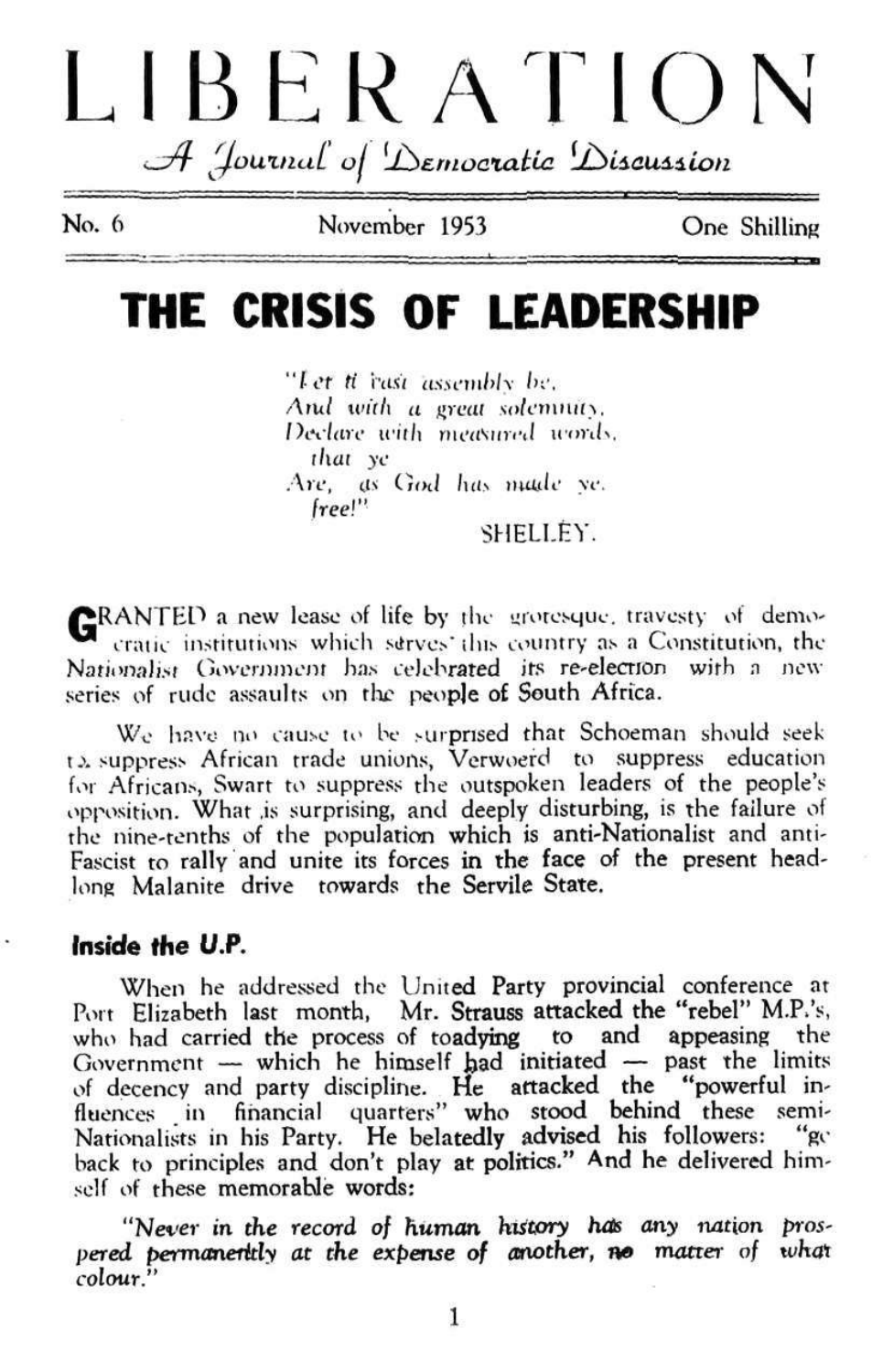We wish that Mr. Strauss himself and his colleagues could be made to study those words and ponder their deeper import. Let him apply them to the conduct of Mr. G. B. Gordon and the United Party majority on the Johannesburg City Council, plotting with the Government behind closed doors to implement the inhuman Western Areas scheme. Or the dirty deal that is being conducted to sell the Coloured vote.

The United Party has played a despicable role under rhc Nationalist Government, deserting its post as Opposition and crossing the floor of Parliament to vote for a Malan-Swart dictatorship. For that betrayal it is now paying with its own disintegration and collapse.

It is not only the United Party which has been caught in a crisis of leadership by the march of events.

#### **Trade Union Failure**

Consider the case of the registered trade unions.

The Nationalist Governmem has not hesitated to lay impious hands on these seemingly stable and invulnerable bodies. To the delight, on the one hand of their powerful capitalist backers; on the other, of the ambitious Nationalist cells in the trade unions, Ministers Swart and Schoeman have not hesitated to issue Suppression of Communism Act orders to over thing trade union leaders, forcing them to quit organisations which most of them have laboured a lifetime to build. The victims include not only, the secretaries .of small and struggling unions but also pillars of the Trades and Labour Council like Messrs. Huyser and Sachs, who have long repented the early revolutionary ardours which may have afforded the Liquidator a technical excuse for including them on his List.

The illusions of class peace fostered by the l.C. Act have thus been rudely shattered. Even outside observers like Mr. Ivan Walker, former Secretary of Labour in the Smuts Government, and the Bishop of Johannesburg can clearly see and have openly stated that the entire structure of free trade unionism in South Africa is in mortal peril.

On the whole, the leaders of the trade union movement have failed signally to measure up to the imperative needs of this situation, involving as it does the survival of their organisations which took so much effort and sacrifice ro build. There have been formal protests, deputations to the Minister of Labour, petitions. In one or two cases, outraged workers have downed tools in protest strikes for a day. But, on the whole there js a complete absence of a sense of immediate emergency; of any real determination to enlist the rank and file of organised labour in South Africa for mass action of the only kind which could halt the Government. There is no move to summon a wide, powerful alliance of political, religious, ex-servicemen's and other organisations to join forces in determined defence of the traditional rights and liberties of the people. Above all,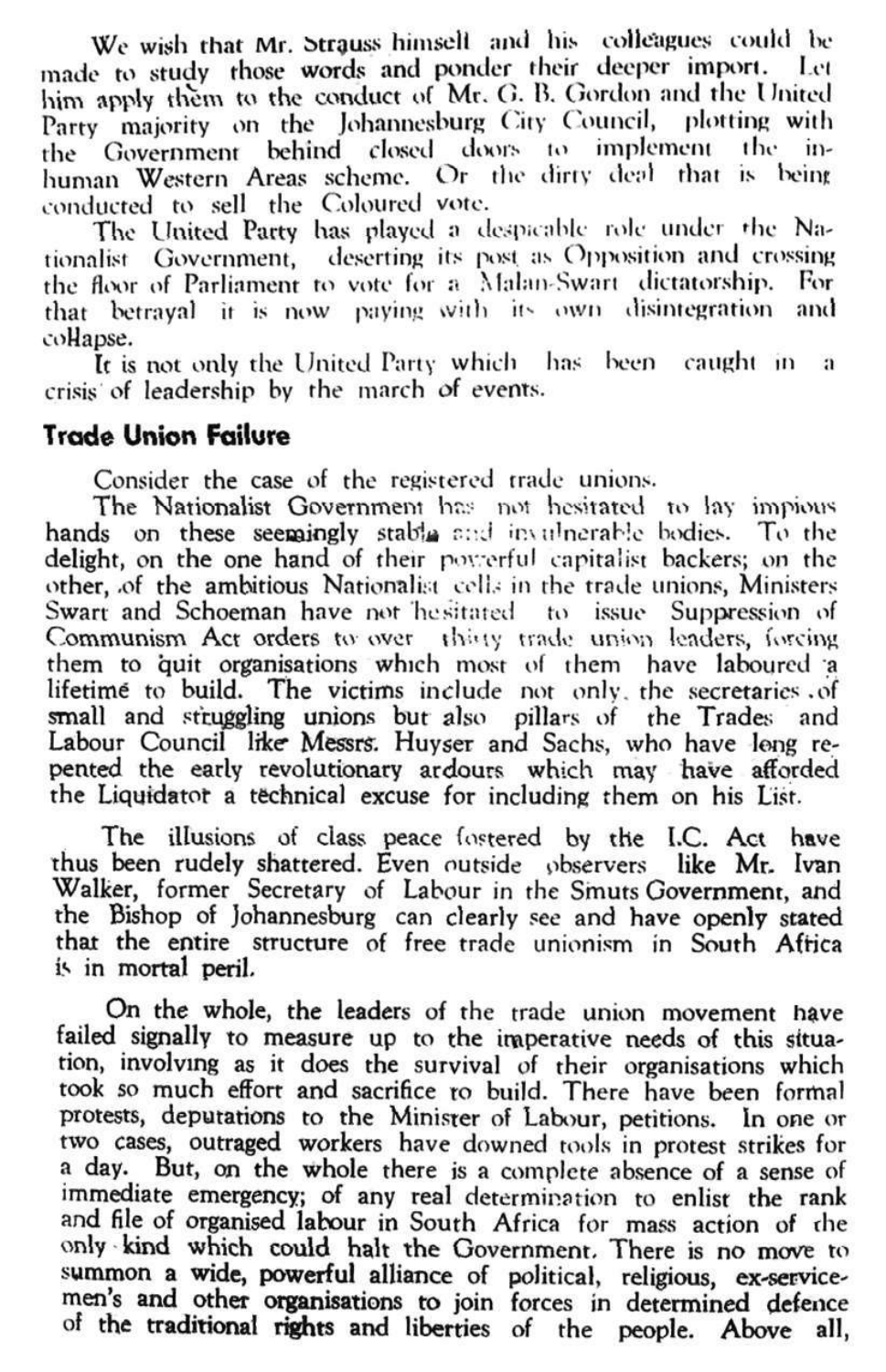even at this desperate hour, the trade union leaders maintain the fiction that South African politics is the white man's business; exclude African unions from "all-in" conferences on matters which vitally affect them, and hold studiedly aloof from the main bastions of South African democracy: the national liberation organisations of the African, Indian and Coloured people.

Unless that vision and urgency can be recaptured, and a return be made to the fundamental trade union principle of class, not racial, organisation, the future of the white trade union -movement is grim indeed.

The truth is that the leaders of the registered trade unions have lost the militant crusading spirit which marked their early years, which led men to face deportation, imprisonment and even death for the cause of organising their fellow-workers. They have turned reformist and bureaucratic, functioning under the Industrial Conciliation Act as an adjunct of the Labour Department, and confining their atfention to the phraseology and administration of legal agreements. The I.C. Act, itself a disgraceful and immoral bargain with the employers at the expense of the African workers, has been the instrument of corruption and degeneration of the former fighting associations of the working class into tame benefit societies and complaints offices, along the rines of the much admired bureaucracies of the British T.U.C. The vision and the urgency which fired the pioneers of the trade union mover and has been forgotten.

#### **The African Unions**

And what of the African trade unions ?

It is a tragedy for the African trade unions that they have attempted to follow the lines of the established trade unions of European workers in this country. We have seen the dead end into which this type of bureaucratic, reformist organisation has led the Europeans. For colonial-type workers, such as the non-whites of South Africa, such an approach offers no prospects whatever. After thirty years of conscientious training of potential organisers as passable book-keepers, filing clerks and students of industrial legislation the African trade union movement has not been able to achieve a level where it could offer *%* sewous challenge to Schoeman's legislation. The place of a trade union organiser is not in the office, but in the factory — preferably as a worker in that factory. Instead of passing resolutions "demanding" recognition from the Government, the job of the unions is to compel recognition from the employers. The task of building African unions which are real living associations of the workers, not "complaints offices," and which understand the inseparable connection between national- oppression and the poverty of the workers, is one of decisive importance to the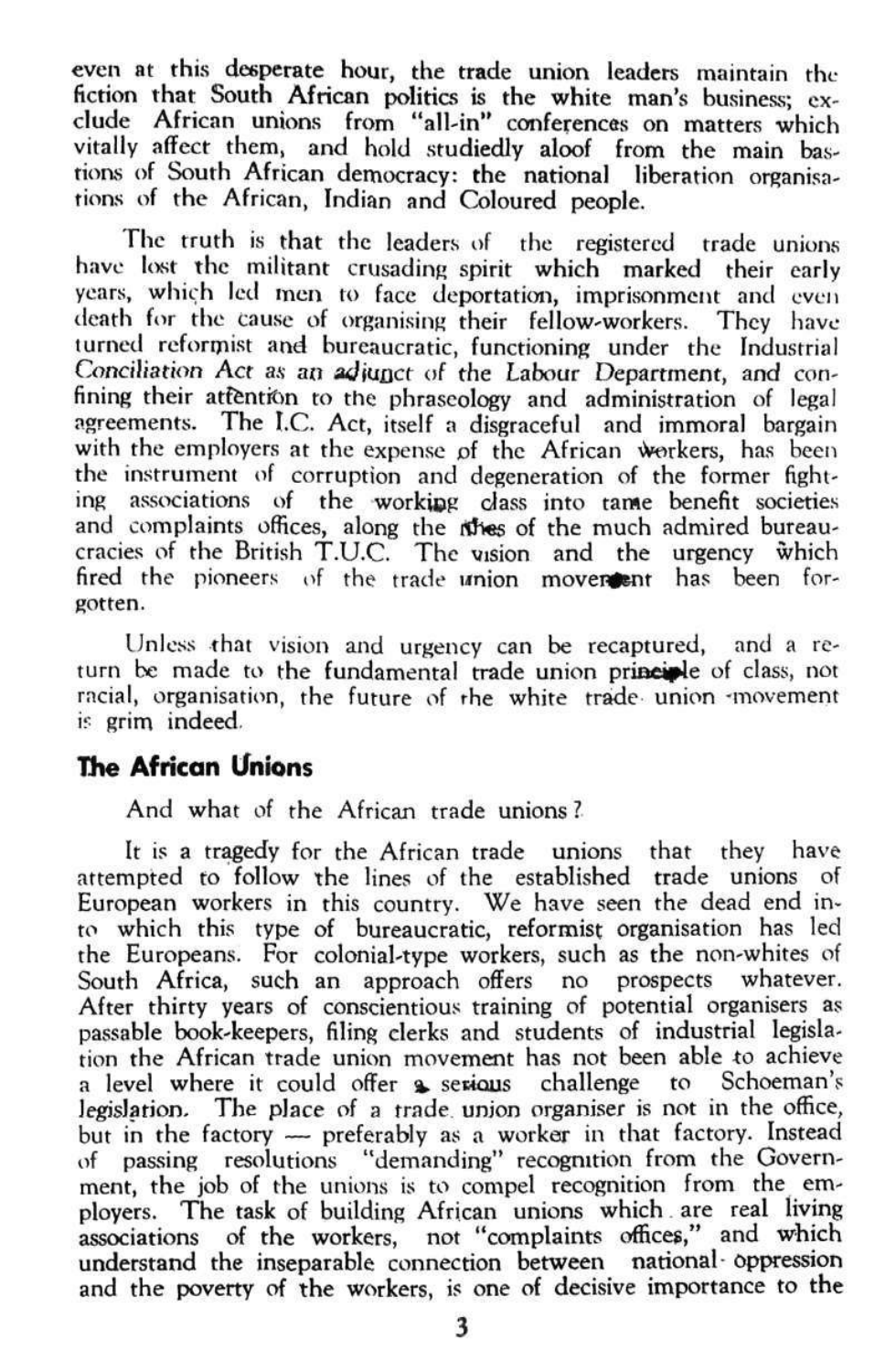whole future of the national liberation movement. Mr. Schoeman's "Weed the unions" Act cannot prevent that task being accomplished. The only thing that can prevent it is the lack of undersanding *on* the part of the workers and their leaders of what is required. Recent signs among African trade unionists indicate that former misunderstandings are fast being dispelled.

#### **The Role of Congress**

A powerful factor accelerating the development ol African trade unions, would "he the organised and enthusiastic assistance of the African National Congress.

Before Congress, however, can give proper attention 10 .this and other matters of urgency, it must set its own house in order. Although it has clearly shown itself, over the past vears of Nationalist misrule, to be the most advanced democratic force in the country, the national liberation movement is not immune from the stresses that have rocked every opposition movement in the country.

Congrèss is not a homogeneous body; it does not consist of a single social class, and it is not united by any specific philosophy, beyond -the broad conceptions of freedom from oppression. It is right and proper that this should be so; indeed *one* of the main faults of the proposed new draft Constitution which has emanated from certain circles for discussion at the forthcoming national conference, is precisely that it endeavours to replace the wide, allembracing character of Congress, open to all patriotic Africans with a narrow, rigid and sectarian outlook.

We have not hesitated in this Editorial to speak our mind frankly and bluntly, although we know some people will not like us any the better for it. We do not think the cause of emancipation will be served by verbal diplomacy and smoothing over differences.

There is room within the Congress for men and women from every walk of life, and of every shade of democratic opinion; that is its strength. But there is no room for spies and deserters, and there is no room fo deliberate disrupters and political uanssters. And when one hears of cliques within the Congress who organise assaults on fellow-Congressmen, or who set up seeret societies to capture leading positions through deliberate campaigns of lies and slanders, or who mischievously set one Province against another and the African against the Indian Congress — then we must say-it is time for Congress to conduct a searching investigation into such reports and if they are true, to expell those responsible from its reports and, a they are true, to expert those responsible from the ranks. For if they are left to carry on, men like these will end by destroying the Congress, the principal hope and mainstay of democratic South Africa.

**4**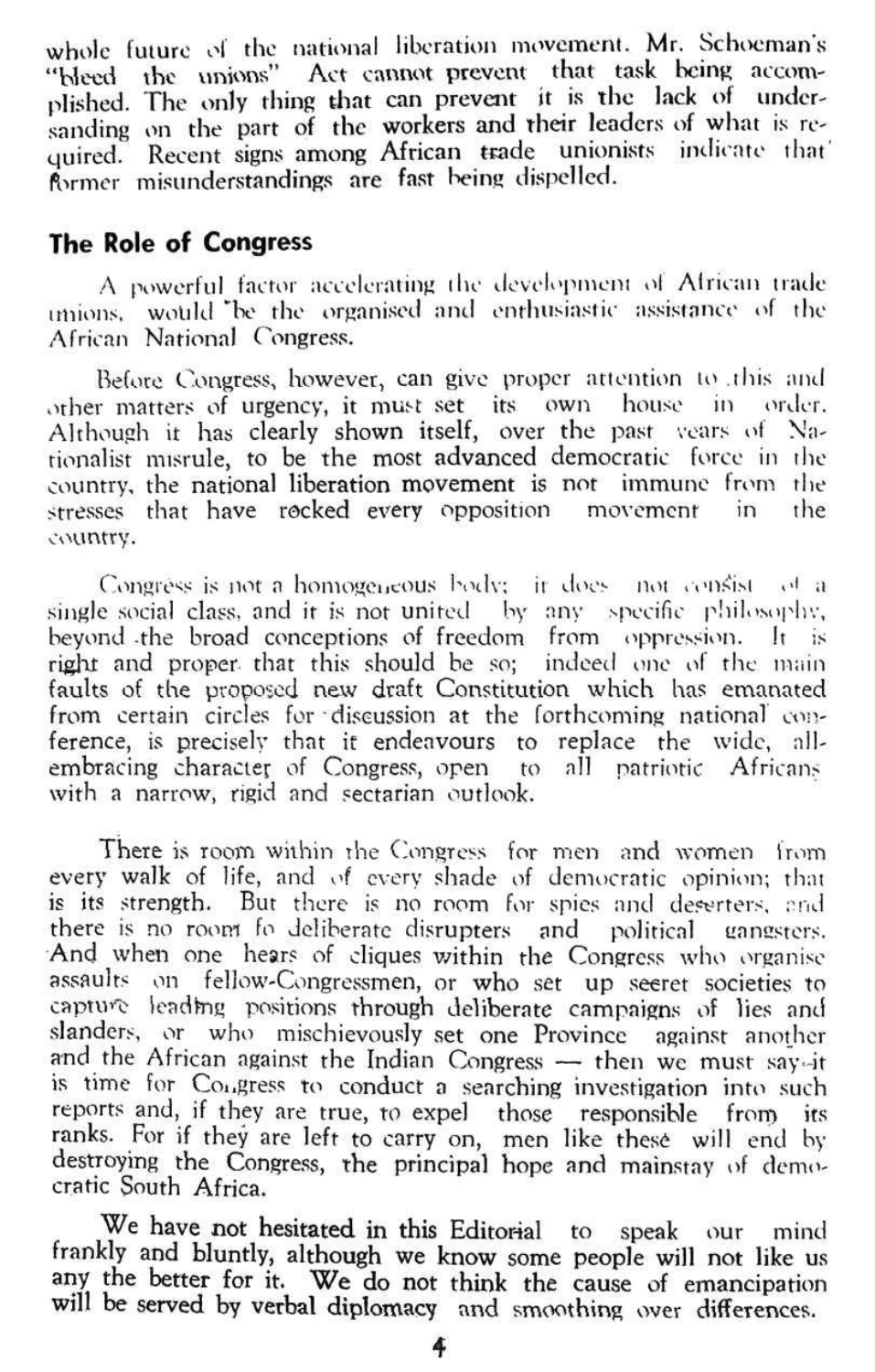#### **A Brighter Side**

At the same time, we should not like to give the impression that all is dark and gloomy on the South African scene. On the contrary, the very factors of oppression and danger which panicked the careerists into tocnadering and disruption, have encouraged "the fearless and the free" into more resolute resistance. An event of first-rate political imporancc was the emergence during October of the South African Congress of Democrats, a body established at the instance of the African and Indian Congresses to unite those sections of the population which they themselves do not cater for, and draw them in as partners in the common struggle. The significance of this organisation is not in its numbers  $-$  for at this stage it has not many — but in the fact that it kills the idea that the issue in South Africa is a racial one of white versus non-white. It is nothing of the sore: and the addition of an organised body of white persons who stand four-square with the liberation movements for equal rights and opportunities to all, will serve to underline the trurh: that this issue is one of principle. The new body has no set of principles of its own separate and distinct from those of the Congresses: it seeks to complement and not to compete with them; and a minority suggestion that it should do otherwise found little favour at the Conference. It may sound very daring and "progressive" to propose that such a body should work "among all seccrossed and propose that such a root, should work among an sec-<br>tions of the population." and then to accuse the <del>magn</del>ity of "wanting a colour bar" when they insist on the body serving its stated purpose and functions\* Of course, the new Congress has no "colour bar," and like the draft Congress constitution referred to above, which is also full of "daring" "Left" phrases, the minority proposals merely create confusion where none existed before.

One of the reasons for the ability of the factionalists in the A.N.C. to carry on with their activities is the lull which has taken place since the closing of the first phase of the campaign last December. True, members were given a vitally necessary organisational plan to work on, but organisation is only really possible around a central political theme and objective. It was the absence of such clearly-defined and widely understood objectives which gave the mischief-makers their opportunity to fish in troubled waters.

As the annual pational conference approaches, the time to formulate and agree tyron a central plan and specific objective becomes pressing. Wo. cannot abstain from expressing a warm welcome for the proposal made in the presidential address to the-Cape provincial A.N.C. conference, that the Congresses should take the initiative in convoking a great Assembly of the People,

#### **People's Assembly**